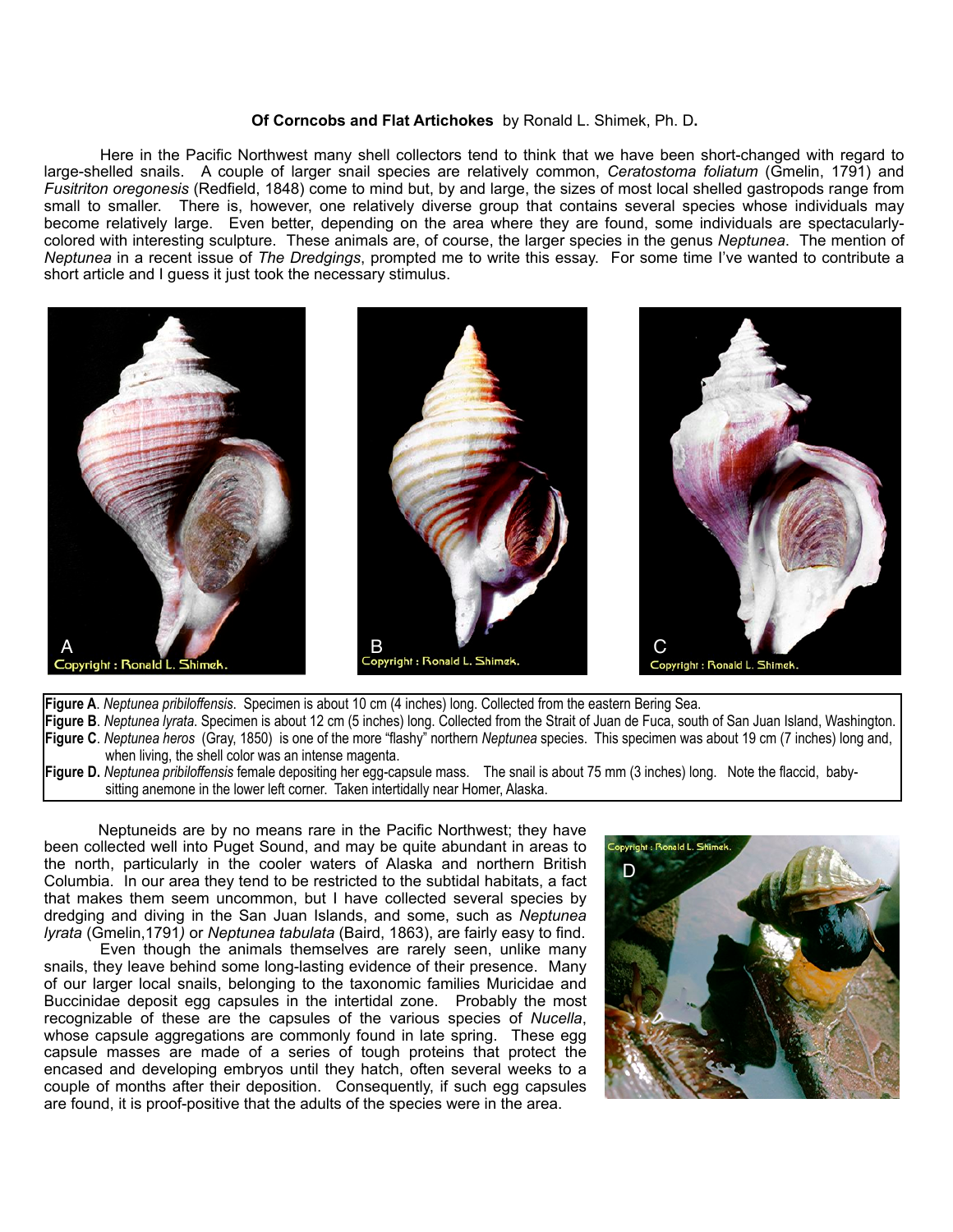The champion egg-capsule makers turn out to be the various species of *Neptunea*. In some research I did in ancient times, about 30 years ago, I studied a mixed *Neptunea* population in Alaska consisting of individuals of *Neptunea pribiloffensis* (Dall, 1919) (which I have also collected in Puget Sound near Whidbey Island) and *N. lyrata*, commonly found in the San Juan Islands.

 Interestingly, the egg capsule masses of each of these species are distinctive. The egg capsule masses of *Neptunea pribiloffensis* look like, and may be about the same size as an old corncob. The egg capsules of *Neptunea lyrata*, on the other hand, are deposited as a flat circular mass that one of my students referred to as "a flat artichoke." Each *N. lyrata* capsule is deposited separately and the resulting aggregation does look somewhat like the leaves of a small artichoke. In *N. pribiloffensis*, the capsules are deposited on top of one another and adhere to one another creating a tall vertically-oriented "corncob." It is worth noting that these egg capsule masses are distinctive; *N. lyrata* cannot make "corncobs" nor can *N. pribiloffensis* make "flat artichokes."



 *Neptunea* egg capsules take a **LONG** time to hatch. I monitored *Neptunea pribiloffensis* eggs in the laboratory and nature, and they develop for between 12 to 13 months; I don't have definitive data on *N. lyrata*, but they also seem to take over a year to develop. Having eggs that take so long to develop puts them at risk in the environment. Neptuneid egg capsules are large, and filled with eggs; over 2000 eggs are commonly found in each capsule. Most of those eggs are sterile, and provide food for the embryos that develop from the fertile eggs. The infertile eggs, referred to as nurse eggs are, of course, highly nutritious to animals other than snails. Normally, each *N. pribiloffensis* egg capsule will produce only 1 to 9 small snails, which crawl out of the capsules a year after they were deposited.

 Eggs that develop for that length of time would be good food for any predator that could find and eat them. In our region, the most abundant such predator is the green sea urchin, *Strongylocentrotus droebachiensis* (O. F. Müller, 1776).

Commonly thought of as an herbivore, this sea urchin actually is omnivorous and eats a lot of flesh. Snail egg capsules are prime food for such animals. To protect their progeny from predation, *Neptunea lyrata* females search out and find crevices between rocks to deposit their eggs. The urchins can't get to the eggs in these refugia. *Neptunea pribiloffensis* females, however, have a much more interesting way of protecting their developing babies. They use "babysitters" in the form of sea anemones that will eat the sea urchins. The *N. pribiloffensis*  females seek out and deposit their corncob-like egg-capsule masses near individuals of the large green-and-red sea anemone *Urticina grebelnyi* (Sanamyan & Sanamyan, 2006).



 **Figure E.** *Neptunea pribiloffensis* egg-capsule mass, partially eaten. The babysitter was removed four weeks earlier. Note the sea urchins. Taken intertidally near Homer, Alaska.

**Figure F.** *Neptunea lyrata* egg capsules in a crevice under a rock in the intertidal zone near Homer, Alaska.

 **Figure G.** *Neptunea pribiloffensis* juveniles just hatched from an egg capsule mass kept in an aquarium in a laboratory for 13 months after deposition. Scale bar is in millimeters.